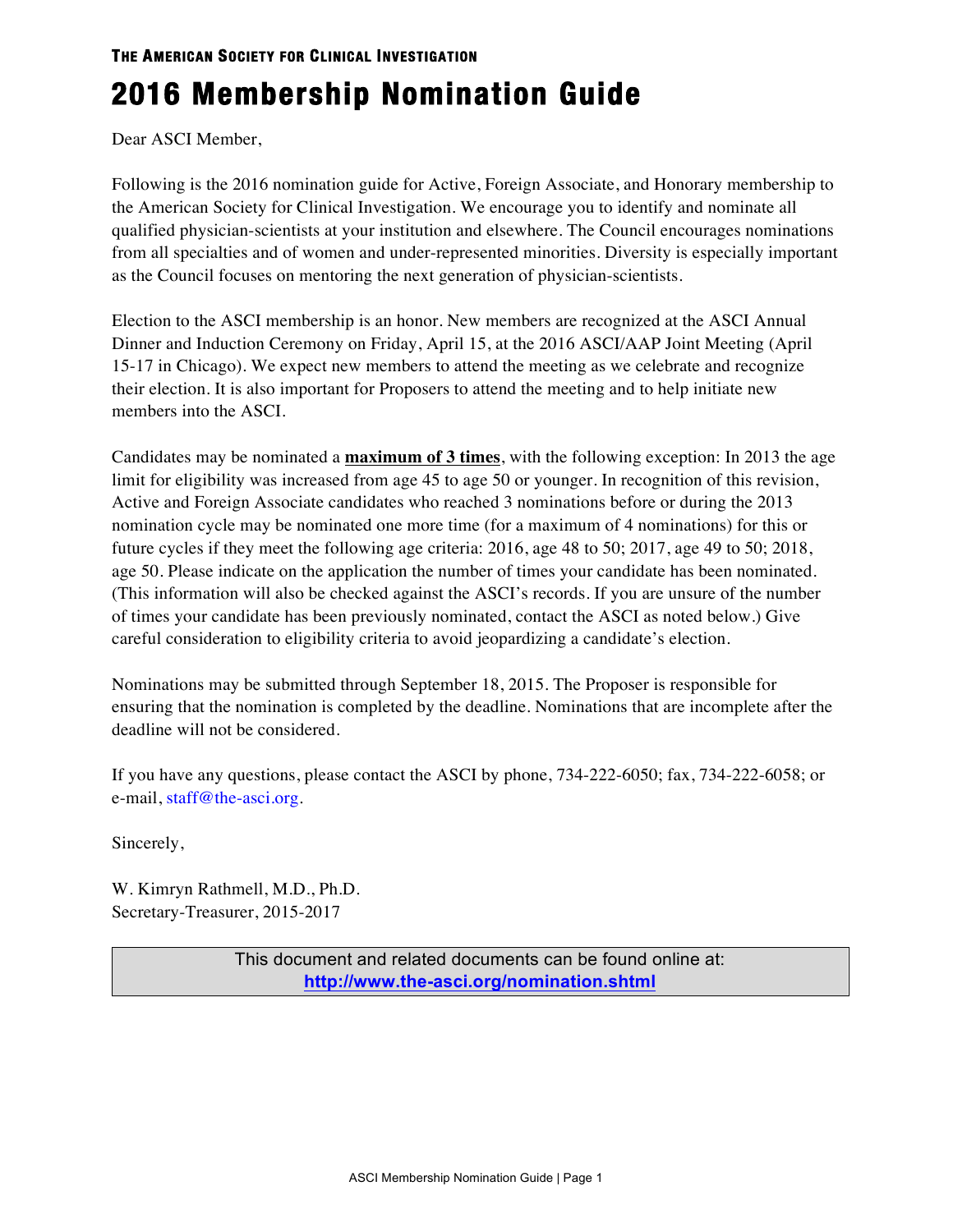# **2016 Membership Nomination Guide**

# **Active and Foreign Associate nominations**

## **Eligibility**

- must be physicians who have "accomplished meritorious original, creative, and independent investigations in the clinical or allied sciences of medicine" and who enjoy "unimpeachable moral standing in the medical profession."
- must be age 50 or younger on January 1, 2016.
- may be nominated no more than three times, with the following exception: In 2013 the age limit for eligibility was increased from age 45 to age 50 or younger. In recognition of this revision, Active and Foreign Associate candidates who reached 3 nominations before or during the 2013 nomination cycle may be nominated one more time (for a maximum of 4 nominations) for this or future cycles if they meet the following age criteria: 2016, age 48 to 50; 2017, age 49 to 50; 2018, age 50. Proposers are discouraged from nominating candidates whose qualifications are still questionable, or from re-nominating a candidate if the candidate's bibliography has improved little in the interim.

### **Nomination preparation guidance**

- Proposers and Seconders must be Active, Foreign Associate, Senior, or Honorary ASCI members in good standing and current in Society dues. The Proposer or Seconder ideally should be from an institution different from the nominee's institution (although this is not required), and both should have a good understanding of the nominee's work.
- For re-nominations, it is particularly important to highlight a nominee's progress and development since the previous nomination.
- All sections of the nomination must be completed and follow the stated word limits. Do not supply full CVs in place of, or in addition to, the information requested.
- Extensive description of the candidate's training, research conducted in the laboratory of a more senior investigator, and institutional citizenship is not helpful. Information regarding major awards, invitations to give plenary lectures (especially at national and international meetings), and invitations to write chapters in major textbooks should be included as applicable — the quality and quantity of work are important factors.
- In the general statement on the nominee (Section 4), Proposers should indicate the candidate's seminal contribution(s), keyed to the bibliography (Section 5), and the originality, novelty, and impact of this research on the field. Note special circumstances (e.g., childbearing, personal or family illness) that influenced the candidate's research activities.
- Information about independent grant support should be noted, so that the Council has standardized information regarding all nominees. Independent research support represents only one of several criteria used in assessing independence.
- The bibliographical information is the primary criterion used to judge nominees. Quality is weighed more heavily than quantity — especially when bibliographies are large and include many collaborators. The Council finds particularly important those publications for which the authorship is independent of the nominee's mentor or other senior scientists. Bibliographic information must be in the format as described in Section 2. In Section 2 of the nomination form, list the nominee's 10 most important publications (excluding those published as a trainee) and annotate the top 3, for which PDFs must be supplied.
- For nomination support, Seconders must limit comments to 500 words; General Supporters must limit comments to 250 words. Although there is no limit to the number of supporters, the Council recommends no more than two per nomination. Seconder and General Supporter comments should supplement, but not duplicate, information provided by Proposers, and they should deal specifically with the nominee's original scientific contributions.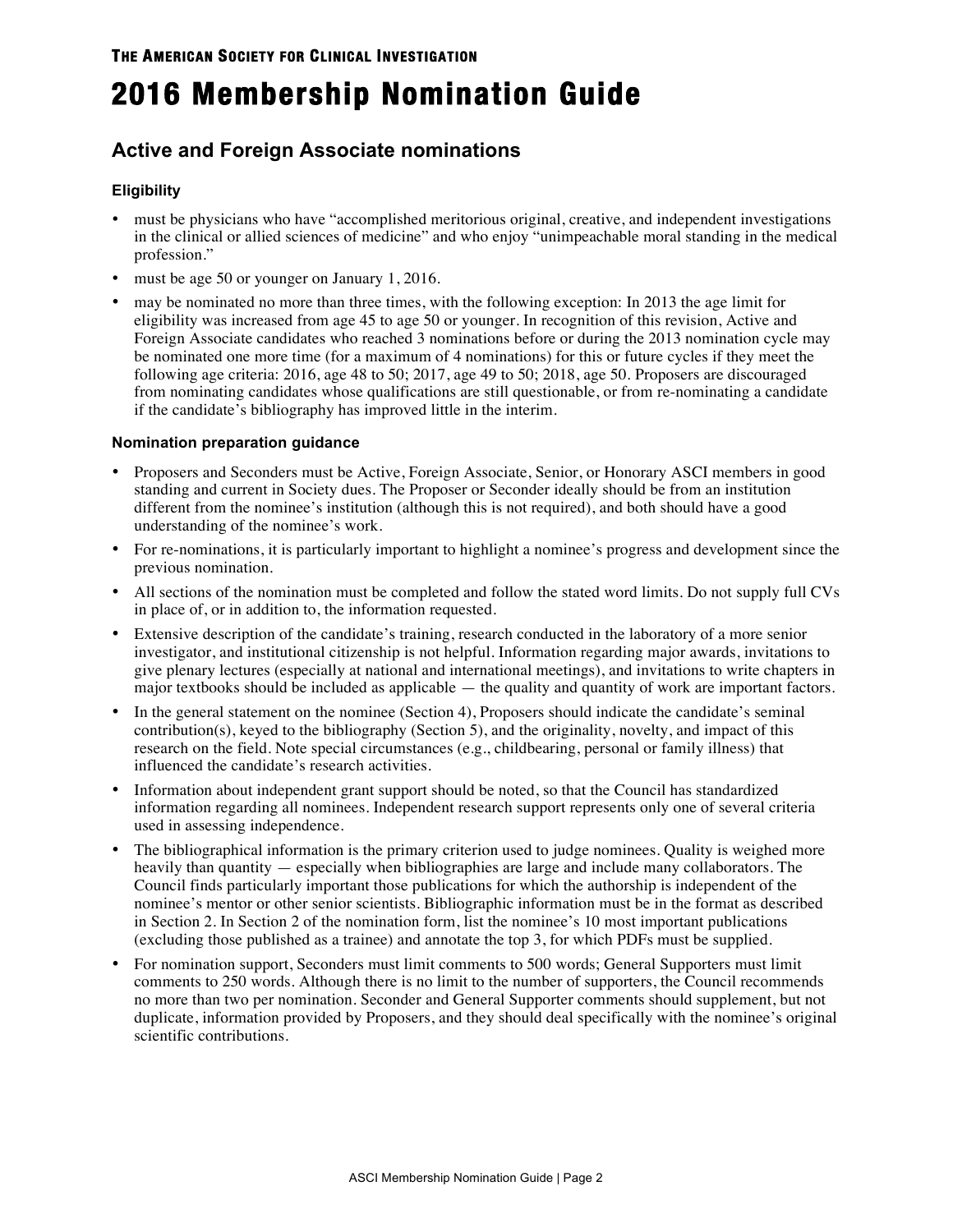# **2016 Membership Nomination Guide**

# **Honorary nominations**

## **Eligibility**

- must "have distinguished scientific contributions with widespread biological significance in the area of clinical investigation."
- must not be currently or have been previously eligible for nomination as an Active or Foreign Associate member.
- are not limited by age at nomination; however, the criteria for significance of scientific contribution are more stringent than those for Active or Foreign Associate nominees.

### **Nomination preparation guidance**

- Proposers must be Active, Foreign Associate, Senior, or Honorary ASCI members in good standing and current in Society dues. The Proposer should have a good understanding of the nominee's work.
- For re-nominations, it is particularly important to highlight a nominee's progress and development since the previous nomination.
- All sections of the nomination must be completed and follow the stated word limits. Do not supply full CVs in place of, or in addition to, the information requested.
- General Supporters must limit comments to 250 words. Although there is no limit to the number of supporters, the Council recommends no more than two per nomination. General Supporter comments should supplement, but not duplicate, information provided by Proposers, and they should deal specifically with the nominee's original scientific contributions.
- Seconders are not required.